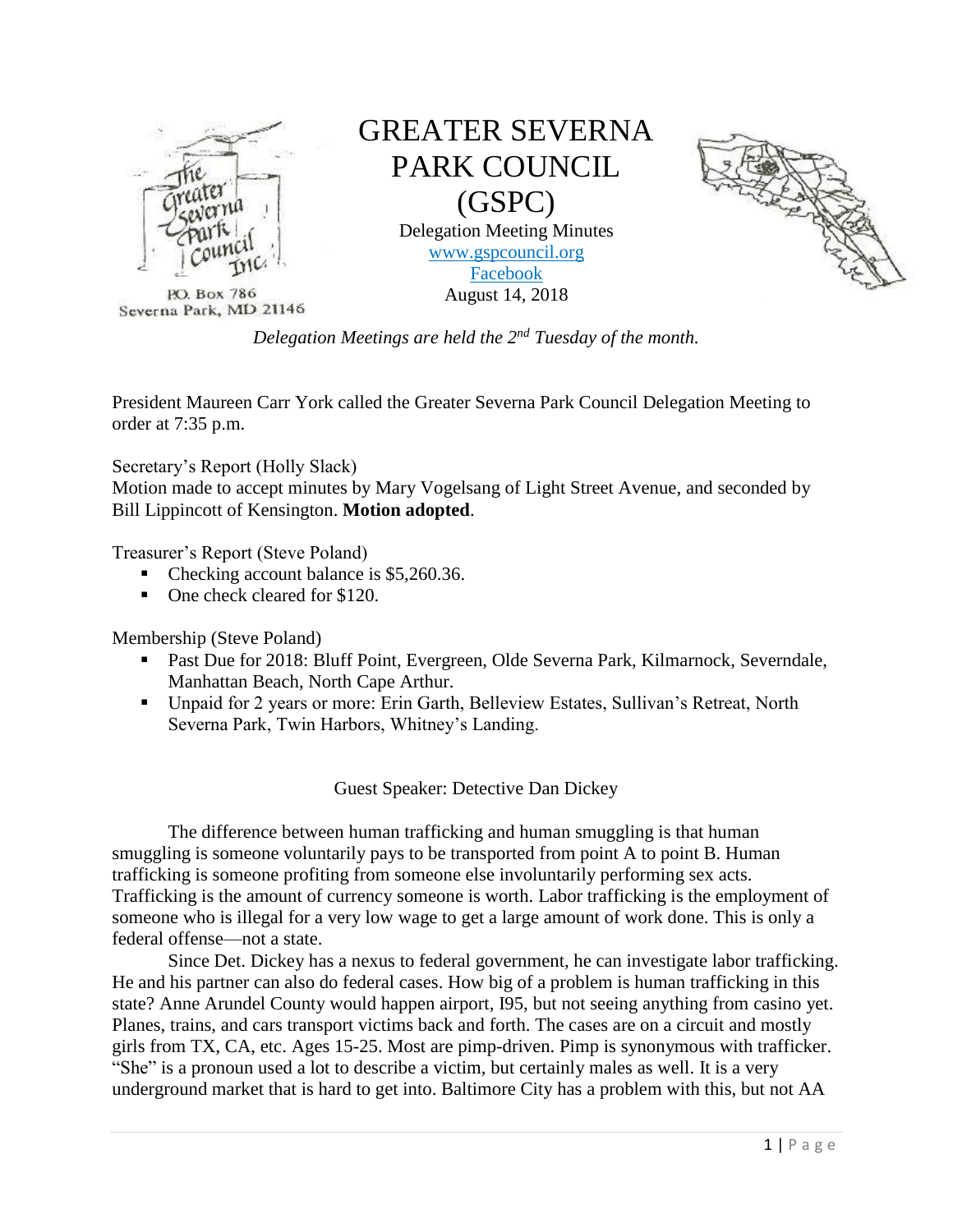County, which is mostly young girls. Youngest victim is 11, and oldest is 63. AA County is on the map and sits in between Baltimore, Annapolis, DC, and Philadelphia. Annapolis is a dynamic city because it is in movies, has Naval Academy, etc.

Human trafficking is a 3-prong attack: go after the girls; after the clients; after the traffickers. Sometimes they lock the girls up, but AA County is very victim-centered, and work with lots of non-profits that will help victim. Sometimes the victim is better off in jail, because of protection, food, healthcare, and can get away from pimp. The trauma bond with a pimp is so strong that the only way to break it is in jail. If sent to a non-profit, she will be back with pimp within a couple hours. Beaten, whipped, etc. occurs in less than 2% of cases. Dealt with hundreds of traffickers, and only a handful have been put in dog cages. New York with Jamaican group can be very violent, and put girls in cages, but rare here. Finding girls at internet, low cost hotel, street. Detectives spend 6 hours a day searching porn. Computers get burned up from viruses. Prostitution. Back page dot com, escort finder, craigslist, but tinder not on list.

The hunting ground was back page dot com that cooperated with police. DOJ shut the page down for trafficking a few months ago. Not very happy about it, because investigators could get search warrants, subpoenas, etc. since they were in the US and had to comply. They would get things to investigators within an hour and send documents with everything needed for a case. Now they have to hunt in sites in Austria, Germany, countries he hasn't heard of, and cannot get any cooperation. They have taken many steps back due to DOJ shutting down back page.

How do you make a case on a live breathing victim? She must admit to something and want to cooperate. She can flee to another state while waiting 6 months for trail date. That's when they can take them to non-profits. Not very successful. Many cases closed because the girls do not see themselves as a victim. There is a case in federal court with 4 victims and the case is 4 years old. Has been able to maintain victims for 4 years, 3 are heroin addicts. Partner with federal partners, so the vice unit (2 detectives and 1 sergeant). Interview girls, follow pimps, make arrests. Task force has 23 people because of federal cooperation. Partner can call 23 more. The federal sentencing guidelines are mandatory. Pimp faces up to 10 years in jail and \$5k fine. Federal government starts at 10 years and goes up. State conviction would probably only serve 3 years. Federal system has 1 day of every good behavior, so 14 years would be 13 years and 6 months.

Recruitment is mostly done at malls. Parents send groups of teenagers to the mall. Pimps are masterminds. 63-year-old "turned out" was married, 100k job, and pimp still got her. Anywhere kids will congregate such as bus, mall. 11-year-old was runaway in DC and he promised her new shoes, everything she wanted, hair and nails done, everything she wanted. Multi-million-dollar real estate agent told her she would be given a house if she made more money than 3 others. Pimp took her to Atlantic City where she ran tricks all night along, then locked her up in Laurel. She was able to call her mom and wanted to come home. Got 23 years. 9 kids from 1 woman and was Glen Burnie resident.

There are 3 types of pimps: Psychological/Romeo/Mac pimp. Buys girls everything they could want. Girls think he's their boyfriend, then he doesn't have money because spent on her, then asked if she would help his cousin, then that step leads to being "turned out." A Guerilla Pimp dominates, takes her in, beats her and physically tortures until she gives in. Pimp at BWI from NY. Hit her with heated clothes iron. Told her she is going to work making him 1k. Found her on knock and talk. The Survival Pimp has girls doing it strictly for survival. These are most willing to take the help. No fear about trauma.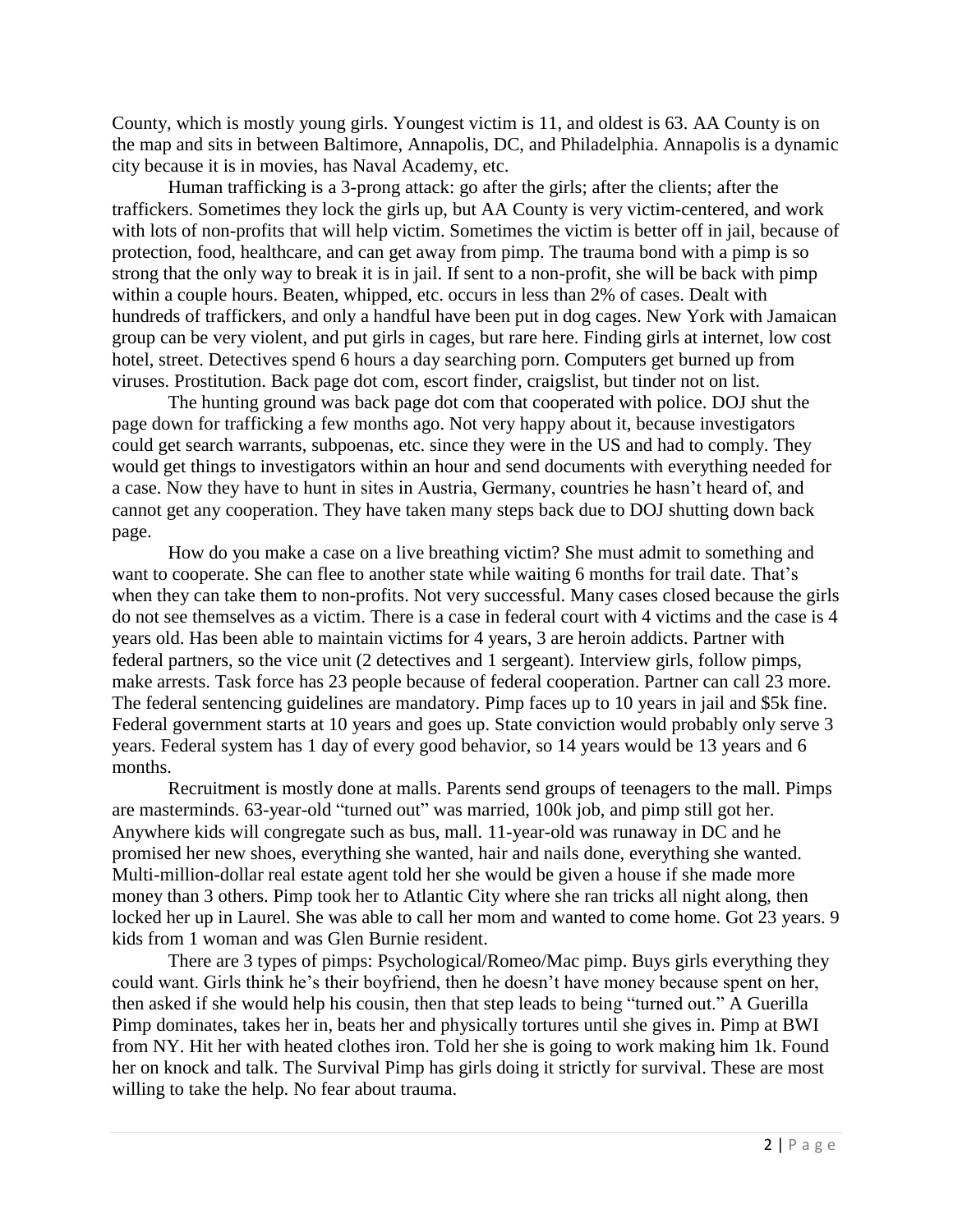# Q & A

## Q: What about foreigners that become trafficked?

A: True, but not very common. Mostly happy ending massage parlors from Vietnamese women trafficked. 7-day rotation of girls that comes through. The head of the snake is in Flushing, NY. We are at the tail and cannot do much. They are scared for their family oversees. PG County has Hispanic brothels and MS-13 gains, but mostly PG county and south. Has not done a case like this since 2013. Asian parlors are more a problem.

## Q: What about our girls?

A: We are not getting response back from outside agencies about our girls. Predominantly we have some girls that get to Baltimore City/County, but we are a transport state. Not a lot of girls being put out to different states. Most are imported, not many homegrown. Maybe a dozen homegrown to the area, including Baltimore or Howard County. BWI Airport has over 6k hotel rooms. Baltimore/Howard County still has mom and pop rent by the hour hotels without registered guests. That is where most juveniles go because less tracking and paperwork.

#### Q: Why isn't Arundel Mills a problem?

A: Talk to 10-20 girls a month, casino is not set up for them. Open parking lot, nowhere to walk and hide, no place to conceal what they are doing. Horseshoe another story. MGM is PG county also not seeing it, because of how they are running hotel.

#### Q: Doug Nichols: Child snatching in central AA County?

A: 2 weeks ago someone put on Facebook that kids were being abducted in Gabes and Target. It is actually a church too heavy on recruitment. Korean church has close talkers and had ice cream socials and movie nights. Talked to children instead of adults. In Glen Burnie, walking up to 8yr old about how pretty they are, etc. Detectives spoke with the church. AA County is not seeing child abductions for trafficking. Traveler cases and knowing what your children are doing should be a bigger concern. Educating parents about the capabilities of smartphone. App that is hidden locker that looks like any other app. They can hide them in a phone vault. App has to be opened a certain way. How many know social media sites? Snapchat is huge because things disappear quickly. Nothing is gone, just has to be uncovered. Huge on child porn side. Middle schoolers taking pictures of each other naked, pictures screenshotted, and doesn't go anywhere. Parents need to educate themselves on their phones. Phone is stronger than laptop. Stranger Danger: What about strange girls? Pimps send girls. Girl goes over that's same age and

tells that her buddy thinks she's cute. Watch out for guy selling kittens—also the girl. Targets girls with no confidence or self-esteem.

#### Q: Do you have stings?

A: Go to court and get slap on the wrist. Drug court for first time drug offenders. Dealing with a weekend sentence. Put up 3-4 ads. 4 numbers floating around. 6 hours. Each phone number averages 60-95 hits. Some guys just fishing, playing around, ask how girl sounds. Out of that, may get 6-15 to show up.

Q: Players gatherings? Can you swoop down on them?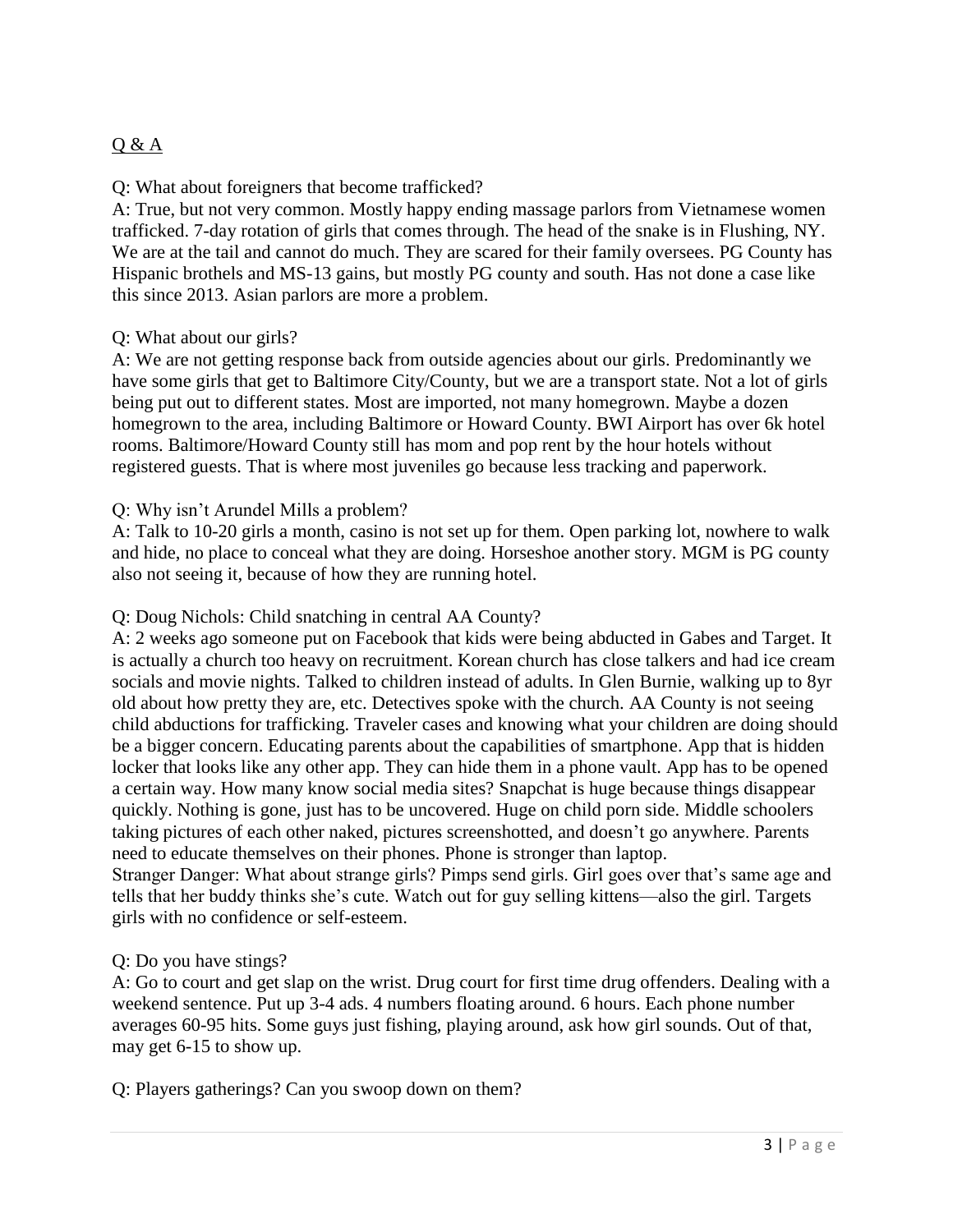A: How to make a case. Need to have victim and crime. Youtube is the best surveillance they have, giving them names and photographs. Whitey talks about growing up in different culture and how to immerse himself in culture. Huge difference between east coast and west coast trafficking. Fur coats is west coast. East coast is white tshirt and jeans, sometimes nice shoes. Out here is mostly alcohol and drug addiction. Out west, don't want alcohol or drugs.

## Q: Can we help you in any way?

A: Call Detective Dan Dickey directly at 410.222.0323 instead of hotline. Hotline takes 4 days to get to him. Be aware of surroundings and what is happening in your neighborhood. Rentals are a problem. A girl working out of a house on B&A. Turn around, Courtney's House, Safe House of Hope, YWCA are non-profits that will help these people out. Best thing to do is help these nonprofits. Churches getting involved to do drives and marathons. Look hard at organization you are giving to. Make sure donations go to non-profit. Nothing in AA County right now, although YWCA is dabbling into it.

## Committee Reports

Chamber of Commerce (Dylan Roche) Shop Local is Saturday, August 18 noon to 4pm at Park Plaza.

Planning/Zoning/Legislation (Art Timmons)

- Robinson Landing is 491 Asbury Drive, 8 homes, each on a 1,700 sq ft lot. Community Meeting on Aug 1, 2018 at Severna Park Library at 6:00 PM. Not much can be done. Plans approved.
- Sabrina Park, Phase 3 Applied for subdivision on July 19, 2018. Community Meeting on Aug 20, 2018 at Severna Park Library at 6:00 PM. 18 homes on west side. Used to be 28. Dropped back section because of conservation easement. Still a lot of questions about runoff, stormwater, driveways, width of road.
- Enclave at Severna Park applied for subdivision on July 16, 2018. They held community meeting but did not record comments. Minutes did not reflect what happened at meeting. Notify and complain to OPZ. Also keep an eye on this.
- St Martins in the Field has modifications pending and one approved. They also have an approved site development plan. Are neighboring communities aware of this? Forest conservation was not approved. Colchester thought County had approved everything.
- Fairwinds Marina (on Magothy by the mouth) requested a time extension and it has been approved. Not sure whether this is the neighborhood or a different Marina. Fairwinds is on Jumpers Hole near Benfield. Colchester delegate has contact information for Fairwinds architectural committee. She will call to see if they are expanding marina. Fairwinds Marina is in Cape St. Claire.
- Legislation 70-18. Miniature pigs in residential districts. John Grasso.
- Legislation 77-18. Reduces restrictions on Conditional Use of premises for Medical Cannabis. Jerry Walker. Making it easier for these to come among us. Focus probably on Generals Highway corridor.
- Legislation 78-18. Deals with bike and pedestrian paths in subdivisions and developments.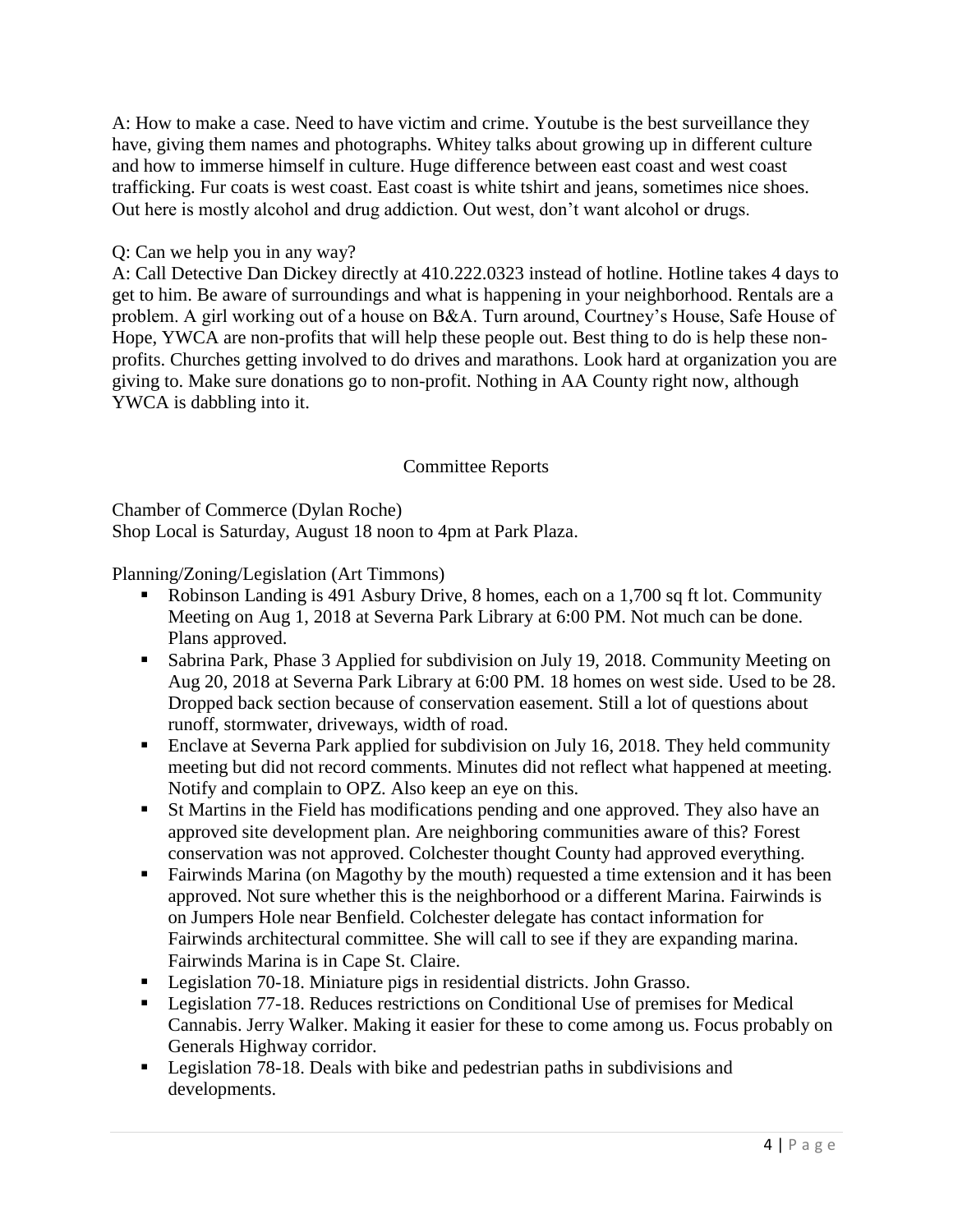- **•** Legislation 84-18. Grandfathering variance and conditional use of premises for Medical Cannabis. Also Jerry Walker.
- Shipleys Choice Dam Removal Project. Put out bid and is 1.2mil more than estimate, so County is deciding whether to raise money for bid or reduce money needed for job. They are deciding which to do. In either case, they will hold a community meeting concerning the project. If bid happens, will start in June 2019 (just like previous years).
- Triangle at Benfield and West Benfield (See GSPC web page).
- Townhouses at Brightview Drive with 4 townhouses sitting there. There is a builder that will build the rest of it.

Education Committee (Holly Slack for Brad Myers)

Is there an issue with walkers being held too long at elementary schools, especially Oak Hill? Please contact parents and let us know.

Police / Community Relations (Doug Nichols)

- **•** Thank you for arranging tonight's speaker. The presentation was very helpful and informative.
- National Night Out was very successful last Tuesday. Tremendous showing with Amy, Maureen, Doug, Mary, Julie volunteering. Great success despite high volume thunderstorm.

Public Works Committee (Erin O'Neill)

- Nestor Flores said they are postponing paving marking changes because they will not be able to complete community outreach that will allow resurfacing group to begin. They want to make sure everyone in the community agrees. They will move forward with decision on traffic signal.
- Addressing concerns at Benfield, Evergreen, Holland, etc.
- The light is not a done deal. The person who lives there still needs to look at it.
- Can we get communities to agree to put up lights to help crossing guard. One crossing guard has already been hit. Might be able to facilitate another meeting.
- Sally Mitchell, President of Evergreen Estates: People who live on Benfield should have input as well as community. They want individual voice instead of mass voice from Evergreen. They do not want a delegate representing them because there are over 100 people in the community.
- Susan Foote, Severna Gardens: Could you put this on front page of Voice? Dylan would like Council's blessing to address this. Make sure it's clear that we are facilitating discussion and not taking sides. Please contact Dylan [dylan@severnaparkvoice.com](mailto:dylan@severnaparkvoice.com) on either side of discussion.

Airport Noise Committee (Linda Curry)

BWI Airport Roundtable member met with staff of Senator Thune's office about reducing the quantity, sharing the noise burden, and keeping the noise source as far as safely possible from residents.

Environmental Committee (Lisa Bender and Paul Spadaro) [Severn River Association](https://www.facebook.com/SRAOnTheRiver/) (SRA)